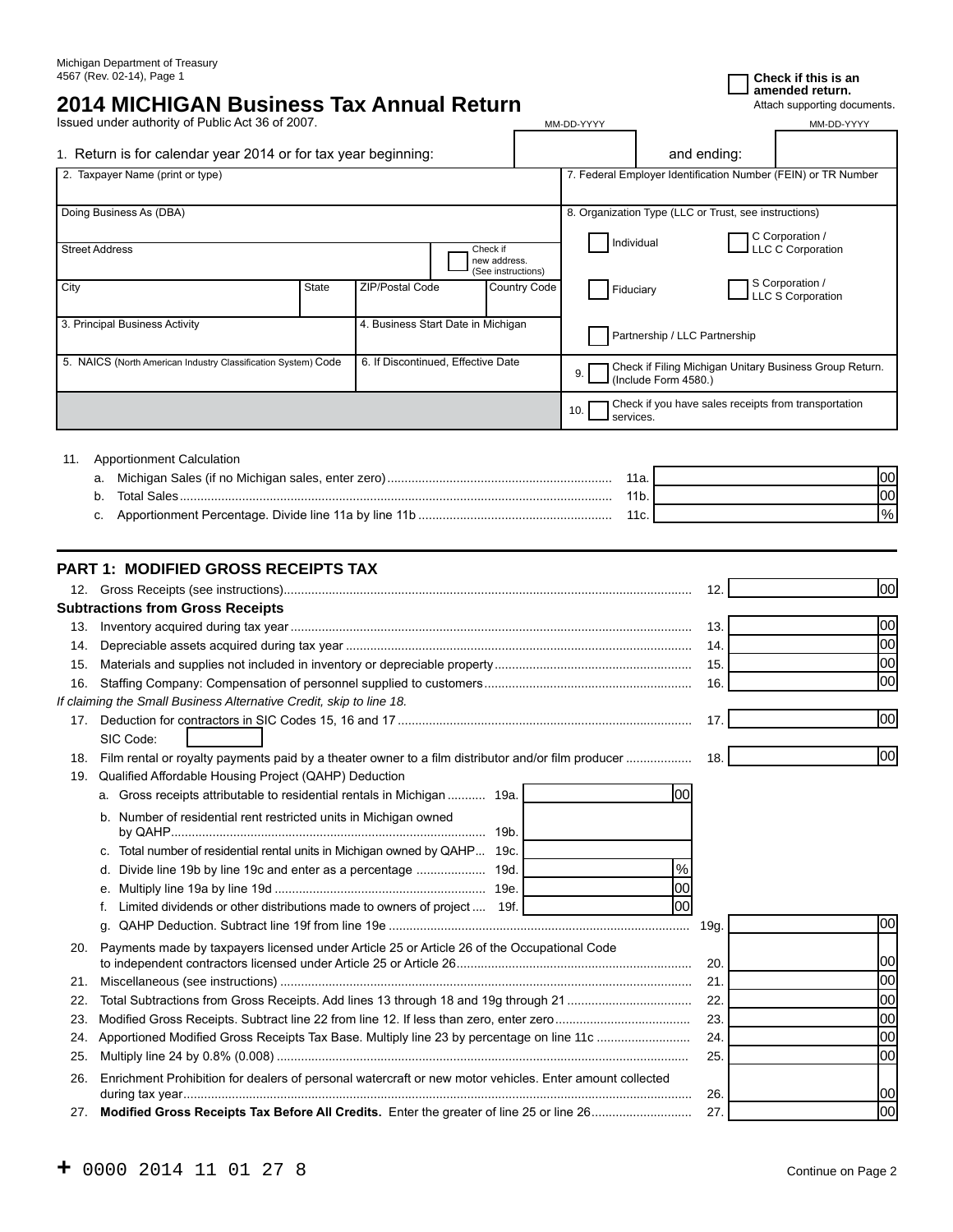## **PART 2: BUSINESS INCOME TAX**

| 28. | Business Income. If negative, enter as a negative. (If business activity protected under PL 86-272,                                                                                                                                | 28. | 100l |
|-----|------------------------------------------------------------------------------------------------------------------------------------------------------------------------------------------------------------------------------------|-----|------|
|     | <b>Additions to Income</b>                                                                                                                                                                                                         |     |      |
| 29. | Interest income and dividends derived from obligations or securities of states other than Michigan                                                                                                                                 | 29. | 1001 |
| 30. |                                                                                                                                                                                                                                    | 30. | 00   |
| 31. |                                                                                                                                                                                                                                    | 31. | lool |
| 32. |                                                                                                                                                                                                                                    | 32. | 00   |
| 33. |                                                                                                                                                                                                                                    | 33. | lool |
|     | Account No.                                                                                                                                                                                                                        |     |      |
| 34. |                                                                                                                                                                                                                                    | 34. | 00   |
| 35. |                                                                                                                                                                                                                                    | 35. | lool |
| 36. |                                                                                                                                                                                                                                    | 36. | lool |
| 37. | Business Income Tax Base After Additions. Add lines 28 and 36. If negative, enter as a negative                                                                                                                                    | 37. | lool |
|     |                                                                                                                                                                                                                                    |     |      |
|     | <b>Subtractions from Income</b>                                                                                                                                                                                                    |     |      |
| 38. | Dividends and royalties received from persons other than U.S. persons and foreign operating entities                                                                                                                               | 38. | 00   |
| 39. |                                                                                                                                                                                                                                    | 39. | lool |
|     | Account No.                                                                                                                                                                                                                        |     |      |
| 40. |                                                                                                                                                                                                                                    | 40. | 00   |
| 41. |                                                                                                                                                                                                                                    | 41. | 00   |
| 42. |                                                                                                                                                                                                                                    | 42. | 00   |
| 43. |                                                                                                                                                                                                                                    | 43. | 00   |
| 44. |                                                                                                                                                                                                                                    | 44. | 00   |
| 45. |                                                                                                                                                                                                                                    | 45. | lool |
|     | Available MBT business loss carryforward from previous MBT return. Enter as a positive number                                                                                                                                      | 46. | 00   |
|     | $\bullet$ is the contract of the contract of the contract of the contract of the contract of the contract of the contract of the contract of the contract of the contract of the contract of the contract of the contract of the c |     |      |

- 47. Subtract line 46 from line 45. If negative, enter here as a negative, skip line 48, and enter zero on line 49. A negative number here is the available business loss carryforward to the next MBT filing period (see instr.) ..... 47.
- 48. Qualified Affordable Housing Deduction. If line 47 is positive, complete lines 48a through 48i as follows: (1) If taking the QAHP deduction only, complete lines 48a through 48i. (UBGs, see instructions.) (2) If taking the seller's deduction only, skip lines 48a through 48h and carry the amount from Form 4579, line 5, to line 48i. (3) If taking both deductions, complete the QAHP deduction calculation on lines 48a through 48h, and add to the total at line 48i the amount from Form 4579, line 5. r ┯

| 50. |                                                                                                 |     | 50   | 100 |
|-----|-------------------------------------------------------------------------------------------------|-----|------|-----|
| 49. |                                                                                                 |     | 49   | 100 |
|     | i. Qualified Affordable Housing Deduction. Subtract line 48h from line 48g. (See instructions.) |     | 48i. | 100 |
|     | h. Limited dividends or other distributions made to the owners of                               | 100 |      |     |
|     |                                                                                                 |     |      |     |
|     |                                                                                                 |     |      |     |
|     | e. Total number of residential rental units in Michigan owned by the                            |     |      |     |
|     | d. Number of residential rent restricted units in Michigan owned by                             |     |      |     |
|     | c. Taxable income attributable to residential rental units. Subtract line                       |     |      |     |
|     | b. Rental expenses attributable to residential rental units in Michigan 48b.                    | OC  |      |     |
|     | a. Gross rental receipts attributable to residential units in                                   | OC  |      |     |

| 48i. |  |
|------|--|
| 49.  |  |
| 50.  |  |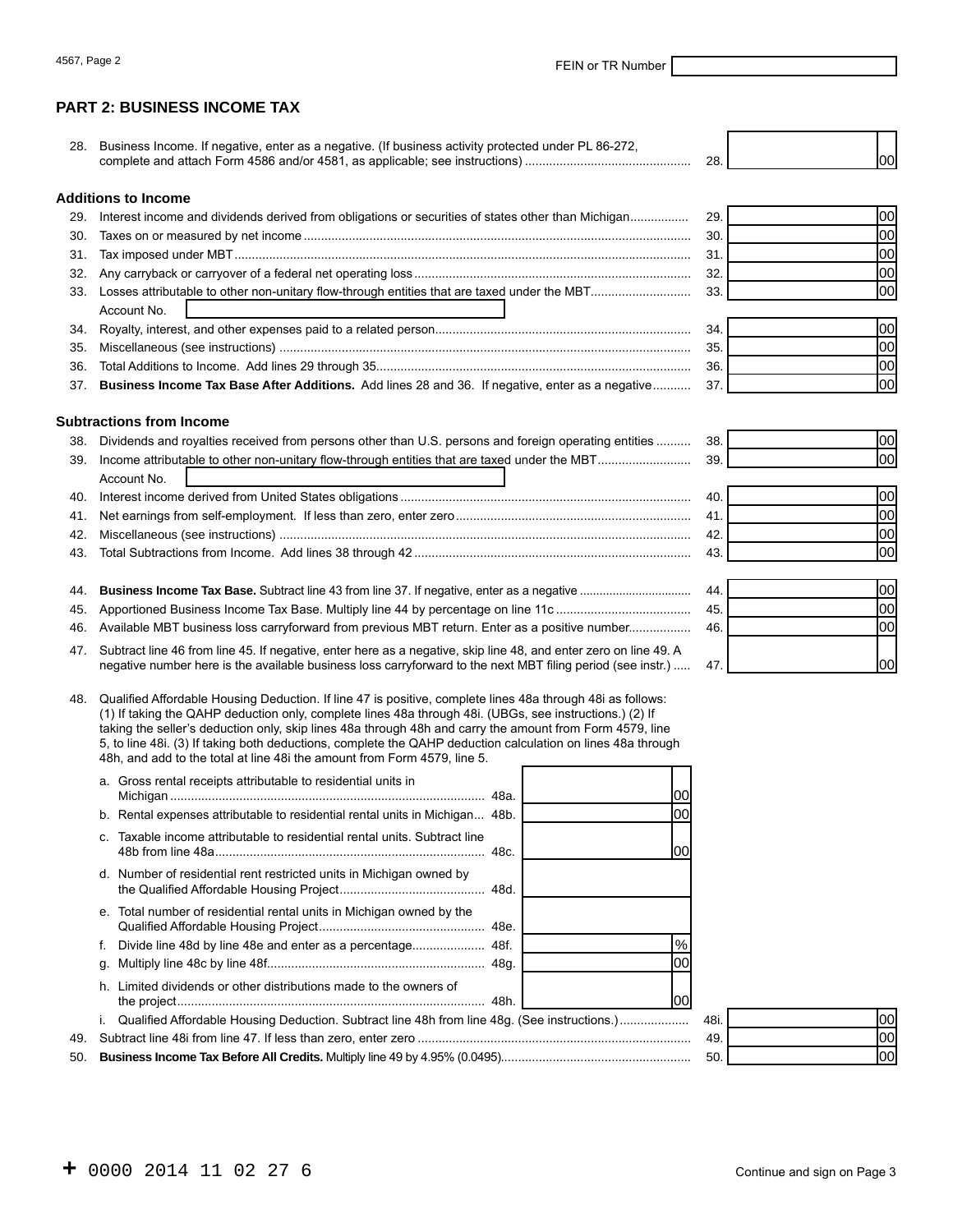٦

r

## **PART 3: TOTAL MICHIGAN BUSINESS TAX**

|                                                                                                                  | 52. | 100 |
|------------------------------------------------------------------------------------------------------------------|-----|-----|
| 53. Tax Liability After Surcharge. Add lines 51 and 52. If apportioned or allocated gross receipts are less than | 53  |     |
|                                                                                                                  | 54  |     |
| 55. Total Tax After Nonrefundable Credits. Subtract line 54 from line 53. If less than zero, enter zero          | 55  |     |
|                                                                                                                  | 56  |     |
|                                                                                                                  | 57  |     |
|                                                                                                                  | 58  |     |
|                                                                                                                  | 59  |     |

## **PART 4: PAYMENTS, REFUNDABLE CREDITS AND TAX DUE**

| 60. |                                                                                          |                                                                                                                        | 60   |     |  |  |
|-----|------------------------------------------------------------------------------------------|------------------------------------------------------------------------------------------------------------------------|------|-----|--|--|
| 61. |                                                                                          |                                                                                                                        | 61   |     |  |  |
| 62. |                                                                                          |                                                                                                                        | 62.  | 100 |  |  |
| 63. |                                                                                          |                                                                                                                        | 63   | 100 |  |  |
| 64. |                                                                                          |                                                                                                                        | 64.  | 100 |  |  |
|     |                                                                                          |                                                                                                                        | 65.  | 100 |  |  |
| 66. | <b>AMENDED</b><br><b>RETURN</b><br><b>ONLY</b>                                           | 66a.<br>66b.<br>b. Overpayment received on the original return<br>100<br>c. Add lines 65 and 66a and subtract line 66b | 66c. |     |  |  |
| 67. |                                                                                          | <b>TAX DUE.</b> Subtract line 65 (or line 66c, if amending) from line 59. If less than zero, leave blank               | 67   |     |  |  |
| 68. | 100<br>68.                                                                               |                                                                                                                        |      |     |  |  |
| 69. | Annual return penalty (a) $ %  = (b) $ (b) $ 00 $ plus interest (c)<br>00. Total<br>69d. |                                                                                                                        |      |     |  |  |
|     | 100<br>70.                                                                               |                                                                                                                        |      |     |  |  |
|     |                                                                                          |                                                                                                                        |      |     |  |  |

# **PART 5: REFUND OR CREDIT FORWARD**

| 71. | Overpayment. Subtract lines 59, 68 and 69d from line 65 (or line 66c, if amending).                    |     |      |
|-----|--------------------------------------------------------------------------------------------------------|-----|------|
|     |                                                                                                        |     |      |
|     | 72. CREDIT FORWARD. Amount on line 71 to be credited forward and used as an estimate for next tax year | 72. | lool |
|     | 73. REFUND. Amount on line 71 to be refunded                                                           |     |      |

| <b>Taxpayer Certification.</b> I declare under penalty of perjury that the information in this<br>return and attachments is true and complete to the best of my knowledge. |  | <b>Preparer Certification.</b> I declare under penalty of perjury that this<br>return is based on all information of which I have any knowledge. |                                                                  |
|----------------------------------------------------------------------------------------------------------------------------------------------------------------------------|--|--------------------------------------------------------------------------------------------------------------------------------------------------|------------------------------------------------------------------|
| By checking this box, I authorize Treasury to discuss my return with my preparer.                                                                                          |  | Preparer's PTIN, FEIN or SSN                                                                                                                     |                                                                  |
| Authorized Signature for Tax Matters                                                                                                                                       |  | Preparer's Business Name (print or type)                                                                                                         |                                                                  |
| Authorized Signer's Name (print or type)                                                                                                                                   |  | Date                                                                                                                                             | Preparer's Business Address and Telephone Number (print or type) |
| Title<br><b>Telephone Number</b>                                                                                                                                           |  |                                                                                                                                                  |                                                                  |

### **Return is due April 30 or on or before the last day of the 4th month after the close of the tax year.**

#### **WITHOUT PAYMENT**. Mail return to:

Michigan Department of Treasury, PO Box 30783, Lansing MI 48909

**WITH PAYMENT.** Pay amount on line 70. Mail check and return to: Michigan Department of Treasury, PO Box 30113, Lansing MI 48909

Make check payable to "State of Michigan." Print taxpayer's FEIN or TR Number, the tax year, and "MBT" on the front of the check. Do not staple the check to the return.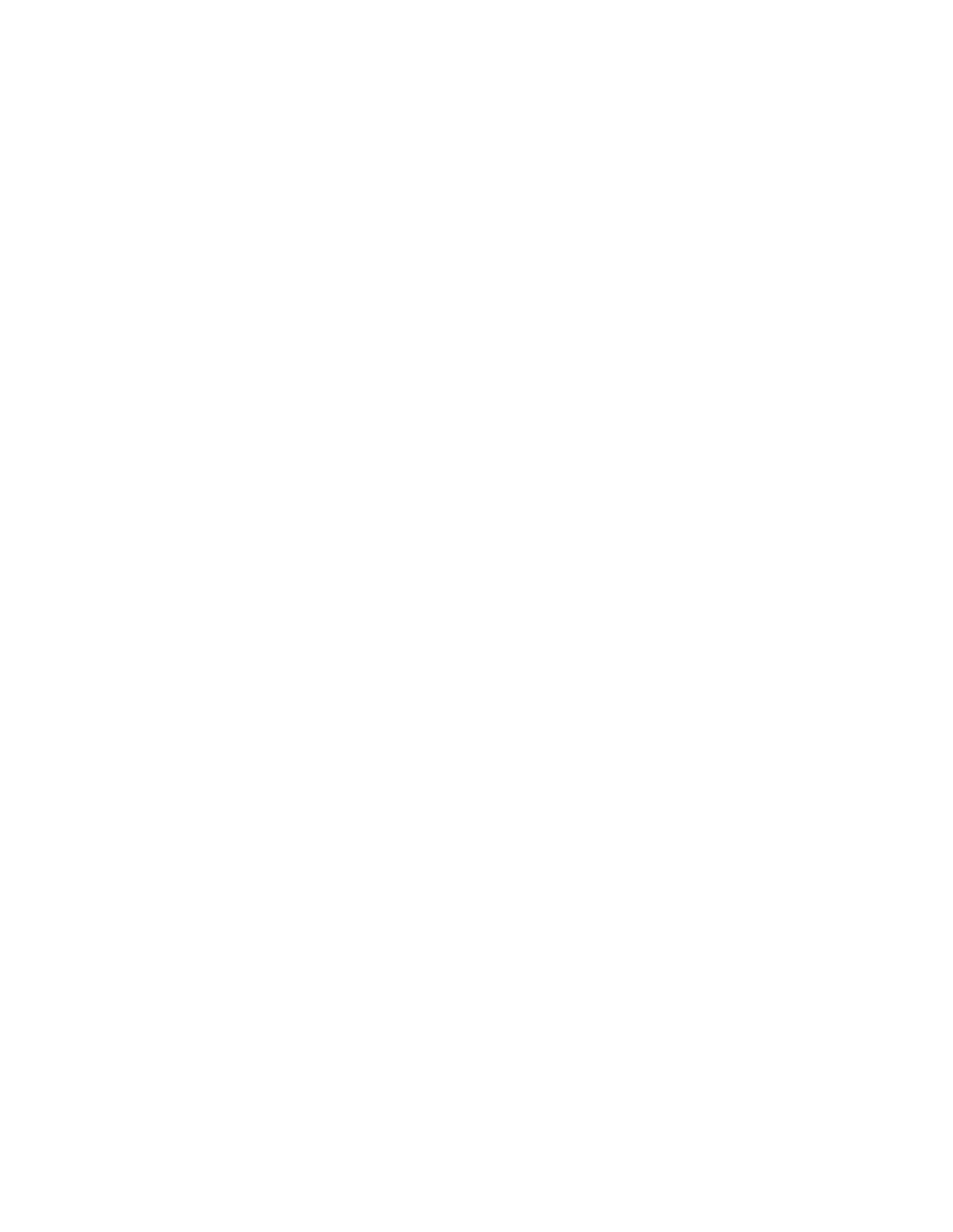# **Instructions for Form 4567 Michigan Business Tax (MBT) Annual Return**

# **Purpose**

To calculate the Modified Gross Receipts Tax and Business Income Tax as well as the surcharge for standard taxpayers. Insurance companies should file the *MBT Insurance Company Annual Return for Michigan Business and Retaliatory Taxes* (Form 4588) and Financial Institutions should file the *MBT Annual Return for Financial Institutions* (Form 4590).

**NOTE:** Beginning January 1, 2012, only those taxpayers with a certificated credit, which is awarded but not yet fully claimed or utilized, may elect to be MBT taxpayers. If a taxpayer files an MBT return and claims a certificated credit, the taxpayer makes the election to file and pay under the MBT until the certificated credit and any carryforward of that credit are exhausted.

## **Special Instructions for Unitary Business Groups**

A *Unitary Business Group (UBG)* is a group of United States persons, other than a foreign operating entity, that satisfies the following criteria:

- One of the persons owns or controls, directly or indirectly, more than 50 percent of the ownership interest with voting rights (or rights comparable to voting rights) of the other United States persons; AND
- The UBG has operations which result in a flow of value between persons in the UBG or has operations that are integrated with, are dependent upon, or contribute to each other. Flow of value is determined by reviewing the totality of facts and circumstances of business activities and operations.

For more information on the control and relationship tests for UBGs, see Revenue Administrative Bulletin (RAB) 2010-1 Michigan Business Tax-Unitary Business Group Control Test and RAB 2010-2 Michigan Business Tax-Unitary Business Group Relationship Tests on the Department of Treasury Web site at **www.michigan.gov/taxes**. (Click on the "Reference Library" link on the left side of the page.)

A *foreign operating entity* means a United States person that would otherwise be a part of a UBG that is taxable in Michigan; has substantial operations outside the United States, the District of Columbia, any territory or possession of the United States except for the commonwealth of Puerto Rico, or a political subdivision of the foregoing; and at least 80 percent of its income is active foreign business income as defined in Internal Revenue Code (IRC) § 861(c)(1)(B).

In Michigan, a UBG with standard members must file Form 4567. A Designated Member (DM) must file the return on behalf of the standard members of the group. In a brother-sister controlled group, any member with nexus may be designated to serve as DM. In a parent-subsidiary controlled group or a combined controlled group (an interlocking combination of a parent-subsidiary group and a brother-sister group), the controlling member must serve as DM if it has nexus with Michigan. If it does not have nexus, the controlling member

may appoint any member with nexus to serve as DM. The tax year of the DM determines the filing period for the UBG. The combined return must include each tax year of each member that ends with or within the tax year of the DM.

**NOTE on Designated Members:** If the UBG filed MBT in 2011 and elected to file MBT in 2012, then the UBG must use the same DM if the DM still has nexus and is still a member of the UBG in 2012. If the DM no longer has nexus or is no longer a member of the UBG, then the UBG must select a new DM. See the "Supplemental Instructions for Standard Members in UBGs" in Form 4600 for the rules on selecting a new DM.

**NOTE on Certificated Credits and the UBG:** If a member of a UBG holds a certificated credit and wishes to claim that credit then the entire UBG, and not only the member, must make the election to remain taxable under the MBT. The UBG must file and pay under the MBT until the certificated credit and any carryforward of that credit are extinguished.

For MBT, *taxpayer* means a person or a UBG liable for tax, interest, or penalty. Beginning January 1, 2012, only those taxpayers with a certificated credit, which is awarded but not yet fully claimed or utilized, may elect to be MBT taxpayers. If a taxpayer files an MBT return and claims a certificated credit, the taxpayer makes the election to file and pay under the MBT until the certificated credit and any carryforward of that credit are exhausted.

For more information on UBGs, see the instructions for the *MBT Unitary Business Group Combined Filing Schedule* (Form 4580), and the "Supplemental Instructions for Standard Members in UBGs" in the *MBT Forms and Instructions for Standard Taxpayers* (Form 4600).

The gross receipts of a UBG is the sum of the gross receipts of each person included in the UBG, other than a foreign operating entity or a person subject to the tax as an insurance company or financial institution, less any gross receipts arising from transactions between persons included in the UBG. Gross receipts of each member should reflect the accounting method that member used to compute its federal taxable income.

The business income of a UBG is the sum of the business income of each person included in the UBG, other than a foreign operating entity or a person subject to the tax as an insurance company or financial institution, less any items of income and related deductions arising from transactions, including dividends, between persons included in the UBG. Business income of each member should reflect the accounting method that member used to compute its federal taxable income.

In general, phase-ins, thresholds, credit limits, and other components used to determine tax liability relate to the group as a single taxpayer, not to individual persons that comprise the group. Exceptions to this general rule are noted in instructions to the applicable forms. The group of persons on the combined return is treated as the taxpayer (a distinct entity) for purposes of the MBT Act.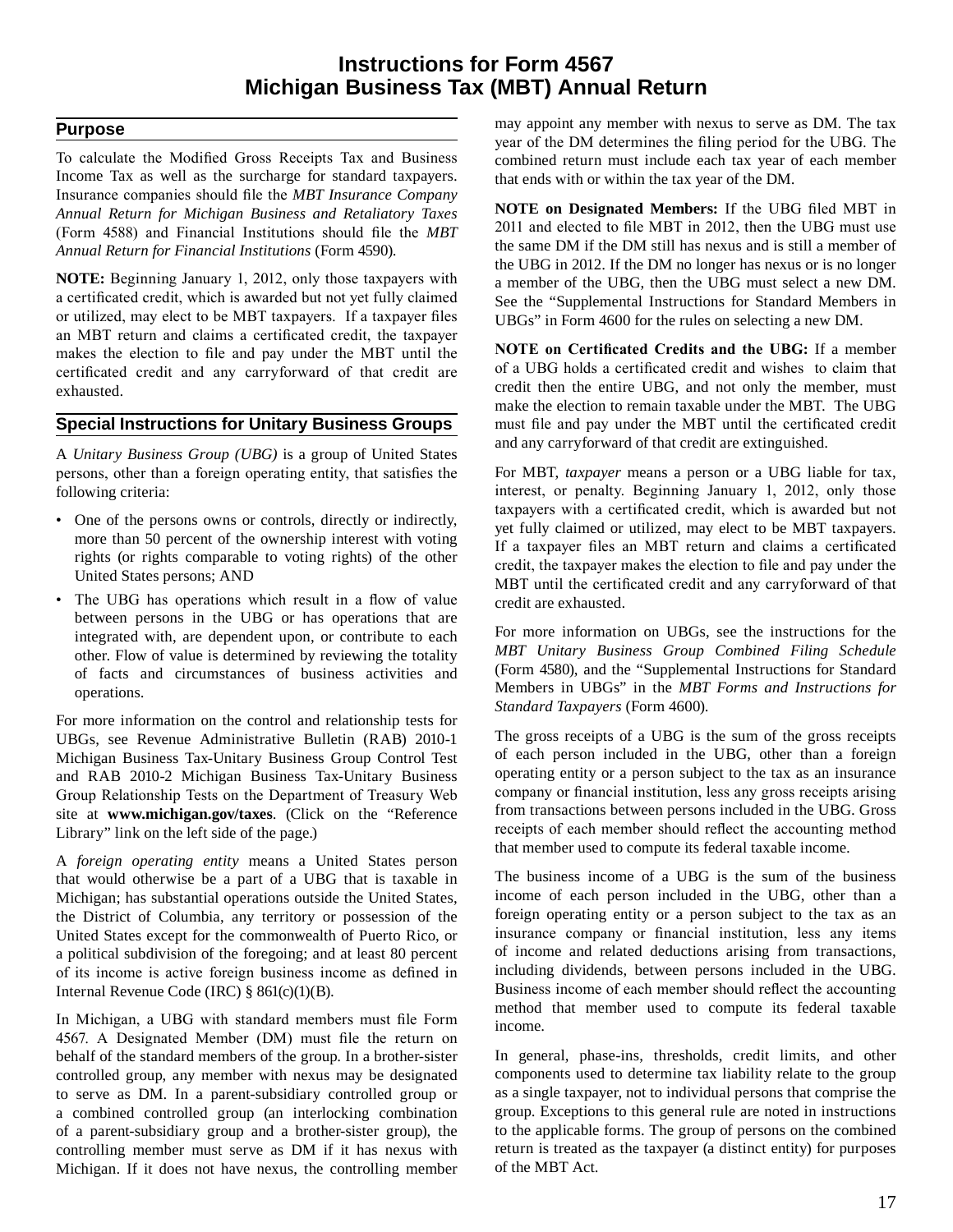## **Taxpayer Certification**

A return filed by a UBG must be signed by an individual authorized to sign on behalf of the DM. Provide a telephone number for that individual at the DM's office.

## **General Instructions**

Dates must be entered in MM-DD-YYYY format.

For periods less than 12 months, see the "General Information for Standard Taxpayers" section in Form 4600.

A person that is a disregarded entity for federal income tax purposes under the internal revenue code shall be classified as a disregarded entity for the purposes of filing the MBT annual return.

A taxpayer, other than a UBG, that does not file a separate federal return must prepare a pro forma federal return or equivalent schedule and use it as the basis for preparing its MBT return. For standard members of a UBG, this pro forma requirement is addressed in Form 4580, Part 2A, and its instructions.

**UBGs:** Complete Form 4580 before beginning Form 4567. Answer lines 1 through 8 of Form 4567 as they apply to the DM.

**MBT Liability:** Beginning January 1, 2012, a taxpayer calculates MBT liability as the greater of MBT liability after all credits, deductions, and exemptions or hypothetical CIT liability minus deductions and credits available under that act and minus certificated credits allowed under the MBT. This calculation of liability requires a taxpayer to calculate the business income and modified gross receipts tax bases and available MBT credits, including certificated credits, deductions, and exemptions available under the MBT. Then, the taxpayer will calculate the CIT comparison on the *Schedule of Corporate Income Tax Liability* (Form 4946). A taxpayer is permitted to reduce hypothetical CIT liability by all deductions and credits which would be allowed under that tax as well as the amount of certificated credit allowed under the MBT. The amount of certificated credit allowed under the MBT is the amount of nonrefundable credit needed to offset MBT liability or the entire amount of a refundable credit.

If the taxpayer's hypothetical CIT liability would be higher than its MBT liability, the taxpayer will add the difference to MBT liability on line 58 of Form 4567. This is the CIT adjustment. If the result of both steps of the calculation is a negative number, the taxpayer will receive a refund of the lower negative; but a nonrefundable credit cannot be used to reduce liability below zero. Remaining nonrefundable certificated credit may be carried forward to succeeding tax years.

**For purposes of this calculation:** For a Partnership or S Corporation, business income includes payments and items of income and expense attributable to the business activity of the partnership or S corporation and separately reported to the members.

**Amended Returns:** To amend a current or prior year annual return, complete the Form 4567 that is applicable for that year, check the box in the upper-right corner of the return, and attach a separate sheet explaining the reason for the changes. Include an amended federal return or a signed and dated Internal Revenue Service (IRS) audit document. Include all schedules filed with the original return, even if not amending each schedule. Enter the figures on the amended return as they should be. Do not include a copy of the original return with your amended return.

**NOTE:** A taxpayer may not amend to revoke the election to remain taxable under the MBT. Once the taxpayer makes a valid election to claim a certificated credit, the taxpayer must remain in the MBT until the credit and any carryforward of that credit are exhausted.

**Refund Only:** If apportioned or allocated gross receipts are less than \$350,000 and there is no recapture, and the taxpayer is filing Form 4567 to claim a refund of estimates paid, skip lines 13 through 57 and lines 64 through 67.

**UBGs:** If combined apportioned or allocated gross receipts of all members (before eliminations) is less than \$350,000 and there is no recapture, and the taxpayer is filing Form 4567 solely to claim a refund of estimates paid, Form 4580 must also be included. The designated member must complete Part 1A, Part 2B (skip lines 18 through 65), Part 3, and Part 4 of Form 4580. For each member listed in Part 1A, complete Part 1B and 2A (skip lines 18 through 65). See Form 4567 for instructions on completing that form.

# **Simplified Calculation**

See the "2014 General Information for Standard Taxpayers" under the heading "Computing the Simplified Calculation" on Form 4567 for instructions on how eligible taxpayers can compute the simplified tax calculation on Form 4567.

# **Line-by-Line Instructions**

*Lines not listed are explained on the form.*

**Line 1:** If not a calendar-year taxpayer, enter the beginning and ending dates (MM-DD-YYYY) that correspond to the taxable period as reported to the IRS.

*Tax year* means the calendar year, or the fiscal year ending during the calendar year, upon the basis of which the tax base of a taxpayer is computed. If a return is made for a part of a year, tax year means the period for which the return is made. Generally, a taxpayer's tax year is for the same period as is covered by its federal income tax return.

**Line 2:** Enter the complete address and, if other than the United States, enter the two-digit abbreviation for the country code. See the list of country codes in *MBT Forms and Instructions for Standard Taxpayers* (Form 4600).

Any correspondence regarding the return filed and/or refund will be sent to the address used here. Check the new address box if the address used on this line has changed from the last filing. The taxpayer's primary address in the Department of Treasury (Treasury) files, identified as the legal address and used for all purposes other than refund and correspondence on a specific MBT return, will not change unless the taxpayer files a *Notice of Change or Discontinuance* (Form 163).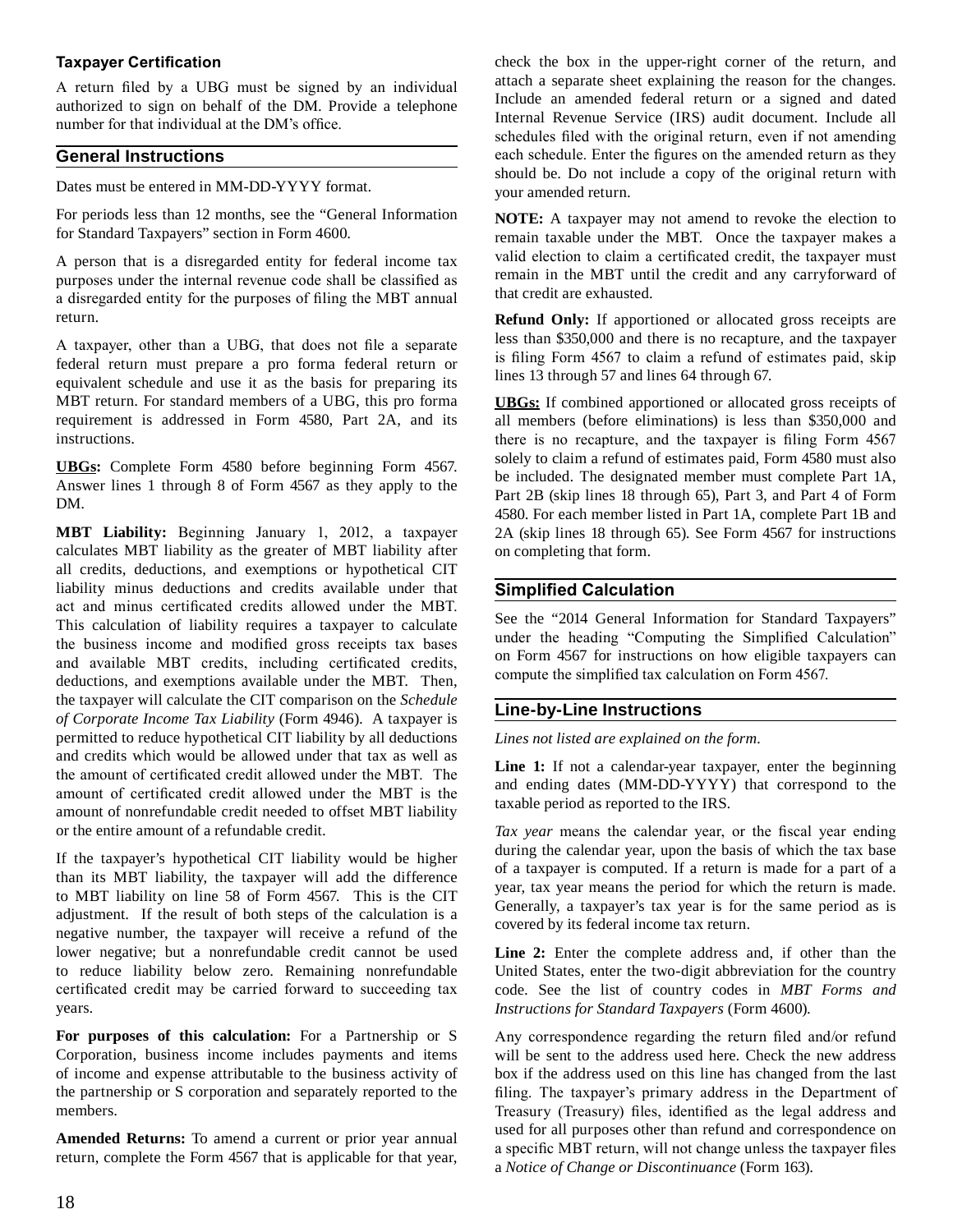**UBGs:** In the Name field, enter the name of the DM for the standard members of this UBG.

**Line 3:** Enter a brief description of business activity (e.g., forestry, fisheries, mining, construction, manufacturing, transportation, communication, electric, gas, sanitary services, wholesale trade, retail trade, finance, or services, etc.).

Line 4: Enter the start date of first business activity in Michigan.

**Line 5:** Enter the entity's six-digit North American Industry Classification System (NAICS) code. For a complete list of six-digit NAICS codes, see the U.S. Census Bureau Web site at **www.census.gov/eos/www/naics/**, or enter the same NAICS code used when filing the entity's U.S. Form 1120, Schedule K; U.S. Form 1120S; U.S. Form 1065; or U.S. Form 1040, Schedule C.

**Line 6:** Enter the date, if applicable, on which the taxpayer went out of existence. To complete the discontinuance for Michigan taxes, file a *Notice of Change or Discontinuance* (Form 163), which is available on the Treasury Web site at **www.michigan.gov/treasuryforms**. If the taxpayer is still subject to another tax administered by Treasury, or continues to exist but has stopped doing business in Michigan, do not use this line. Also, do not use this line if the taxpayer is a UBG and one member has stopped doing business.

**Line 7:** Use the taxpayer's Federal Employer Identification Number (FEIN) or the Michigan Treasury (TR) assigned number. Be sure to use the same account number on all forms.

If the taxpayer does not have an FEIN or TR number, the taxpayer must register before filing this form. Taxpayers are encouraged to register online at **www.michigan.gov/businesstaxes**. The Web site provides information on obtaining an FEIN, which is required to submit a return through e-file. Taxpayers usually can obtain an FEIN from the IRS within 48 hours. Taxpayers registering with the State online usually receive an account number within seven days.

Returns received without a registered account number will not be processed until such time as a number is provided.

**NOTE:** TR numbers are generally assigned to accounts that have not acquired an FEIN. Once an FEIN is received, Treasury will use the FEIN as the account number, if provided. To change account numbers, a taxpayer should submit Form 163 so Treasury can update the records and make sure the account numbers are linked.

**UBGs:** Enter the FEIN or TR Number of the DM for the standard members of this UBG.

Line 8: Check the box that describes the DM's organization type. A Trust or a Limited Liability Company (LLC) should check the appropriate box based on its federal return.

**NOTE:** A person that is a disregarded entity for federal income tax purposes under the internal revenue code shall be classified as a disregarded entity for the purposes of filing the MBT annual return. This means that a disregarded entity for federal tax purposes, including a single member LLC or Q-Sub, must file as if it were a sole proprietorship if owned by an individual, or a branch or division if owned by another business entity.

**Line 9:** Check this box if filing a Michigan UBG return and include a Form 4580 for each member of the UBG included in this filing.

Line 10: Check this box if the taxpayer has receipts from transportation services. Taxpayers that check this box also must complete lines 11a, 11b, and 11c. To calculate Michigan Sales from Transportation Services, see the instructions for line 11 and the table in the "Sourcing of Sales to Michigan" section of these instructions.

**Line 11:** For a Michigan-based taxpayer, all sales are Michigan sales unless the taxpayer is subject to tax in another state. A taxpayer will be deemed subject to a tax in another state if the taxpayer has due process and commerce clause nexus with that state. In that state, the taxpayer must be subject to a business privilege tax, a net income tax, a franchise tax measured by net income, a franchise tax for the privilege of doing business, a Corporation stock tax, or a tax of the type imposed under the MBT Act, or that state has jurisdiction to subject the taxpayer to one or more of such taxes regardless of whether or not the tax is imposed.

If no Michigan sales, enter zero.

MBT is based only on business activity apportioned to Michigan. A taxpayer that has not established nexus with one other state or a foreign country is subject to MBT on their entire business activity. Business activity is apportioned to Michigan based on sales.

*Sale* or *Sales* means the amounts received by the taxpayer as consideration from the following:

- The transfer of title to, or possession of, property that is stock in trade or other property of a kind which would properly be included in the inventory of the taxpayer if on hand at the close of the tax period, or property held by the taxpayer primarily for sale to customers in the ordinary course of its trade or business. For intangible property, the amounts received will be limited to any gain received from the disposition of that property.
- Performance of services which constitute business activities.
- The rental, leasing, licensing, or use of tangible or intangible property, including interest, that constitutes business activity.
- Any combination of business activities described above.
- For taxpayers not engaged in any other business activities, sales include interest, dividends, and other income from investment assets and activities and from trading assets and activities.

Complete the Apportionment Calculation using amounts for the taxpayer's business activity only. Do not include amounts from an interest in a Partnership, S Corporation, or LLC.

Use the information in the "Sourcing of Sales to Michigan" section of these instructions to determine Michigan sales. If sales reported are adjusted by a deduction for qualified sales to a qualified customer, as determined by the Michigan Economic Growth Authority (MEGA), attach the Anchor District Tax Credit Certificate or Anchor Jobs Tax Credit Certificate from the Michigan Economic Development Corporation (MEDC) as support.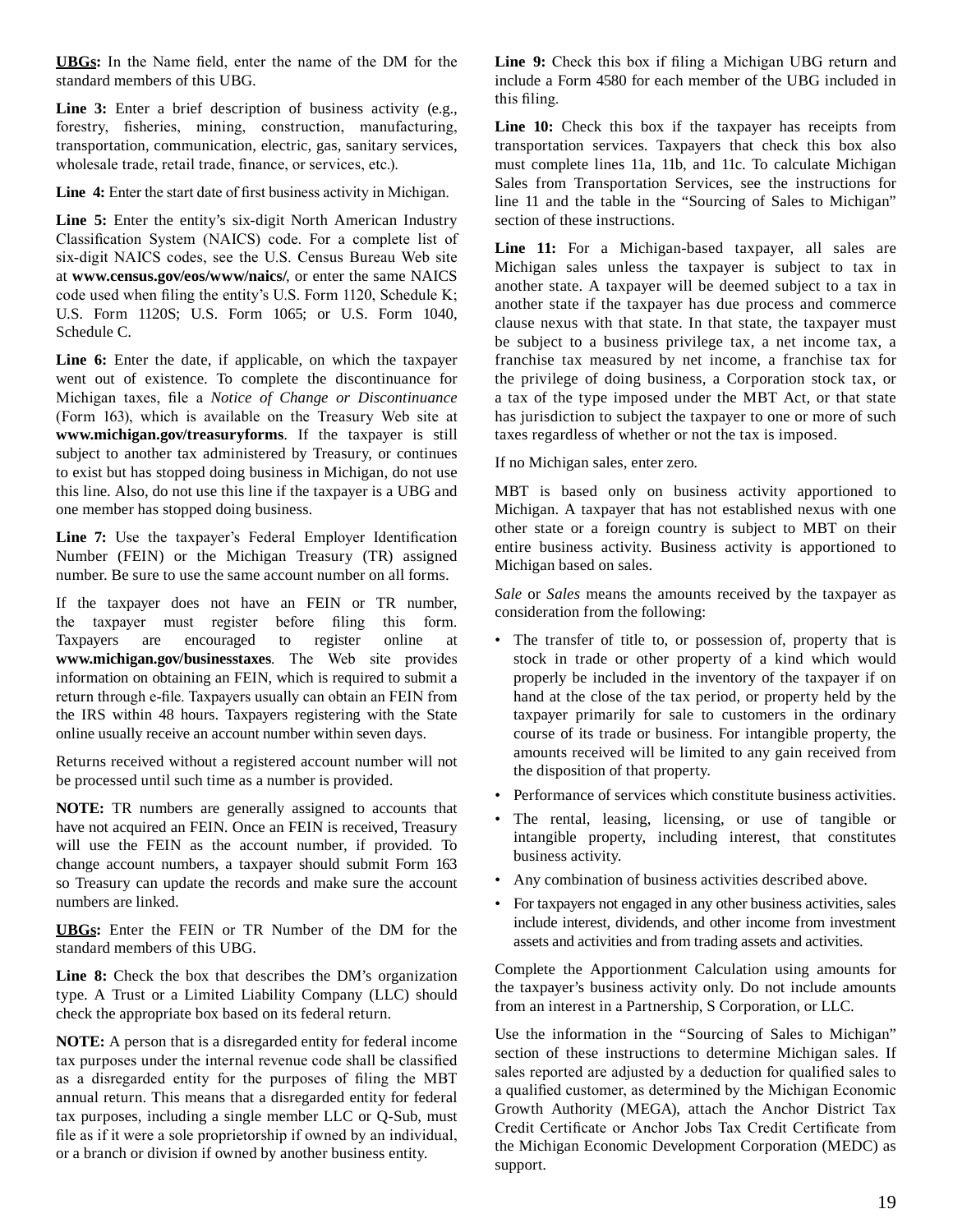For sales from the performance of services, see RAB 2010-5, "Michigan Business Tax Where Benefit of Services is Received," on the Treasury Web site at **www.michigan.gov/taxes**. (Click on the "Reference Library" link on the left side of the page.)

For transportation services that source sales based on revenue miles, enter a sales amount on Line 11a by multiplying total sales of the transportation service by the ratio of Michigan revenue miles over revenue miles everywhere as provided in the "Sourcing of Sales to Michigan" chart for that type of transportation service. *Revenue mile* means the transportation for a consideration of one net ton in weight or one passenger the distance of one mile.

**NOTE:** Only transportation services are sourced using revenue miles. To the extent the taxpayer has business activities or revenue streams not from transportation services, those receipts should be sourced accordingly.

# **PART 1: Modified Gross Receipts Tax**

**Line 12:** *Gross receipts* means the entire amount received by the taxpayer, as determined by using the taxpayer's method of accounting for federal income tax purposes, from any activity, whether in intrastate, interstate, or foreign commerce, carried out for direct or indirect gain, benefit or advantage to the taxpayer or to others, with certain exceptions.

Calculation of gross receipts also involves a deduction of any amount deducted as bad debt for federal income tax purposes that corresponds to items of gross receipts included in the modified gross receipts tax base for the current tax year or past tax years. This reduction is reflected in the *Gross Receipts Worksheet* (Worksheet 4700) discussed below. Receipts include, but are not limited to:

- Some or all receipts (sales proceeds) from the sale of assets used in a business activity.
- Sale of products.
- Services performed.
- Gratuities stipulated on a bill.
- Sales tax collected on the sale of tangible personal property, subject to a phase-out schedule.
- Dividend and interest income.
- Gross commissions earned.
- Rents.
- Royalties.
- Sales of scrap and other similar items.
- Client reimbursed expenses not obtained in an agency capacity.
- Gross proceeds from sales between affiliated companies, including members of a UBG.

Use Worksheet 4700, in Form 4600, to calculate gross receipts.

**Public Act (PA) 282 of 2014** modified the definition of gross receipts. For 2014 forms, this change is represented by the insertion of new line 64b of Worksheet 4700.

Attach the worksheet to the return. Gross receipts are not necessarily derived from the federal return, however, the worksheet will calculate gross receipts as defined by law in most instances. Taxpayers and tax professionals are expected to be familiar with uncommon situations within their experience, which produce gross receipts not identified by specific lines on Worksheet 4700, and report that amount on the most appropriate line. Treasury may adjust the figure resulting from the worksheet to account properly for such uncommon situations.

A taxpayer should compute its gross receipts using the same accounting method used in the computation of its net income for federal income tax purposes.

**Producers of Agricultural Goods:** The total gross receipts from all business activity must be reported on line 12, including the gross receipts from agricultural activity of a person whose primary activity is the production of agricultural goods. A subtraction is allowed on line 21 for the gross receipts that have been included on this line that are from the agricultural activity of a person whose primary activity is the production of agricultural goods.

**Producers of Oil and Gas:** The total gross receipts from all business activity must be reported on line 12, including the gross receipts from the production of oil and gas even if this activity is subject to the Severance Tax on Oil or Gas, 1929 PA 48. A subtraction is allowed on line 21 for the gross receipts that have been included on this line that are from the production of oil and gas that are subject to the Severance Tax on Oil or Gas.

**Line 13:** Enter inventory acquired during the tax year, including freight, shipping, delivery, or engineering charges included in the original contract price for that inventory, and any pre-paid sales tax required to be paid on the inventory at the time of purchase. Neither pre-paid sales tax, nor the sales tax collected upon resale of that inventory is excluded from gross receipts calculated on Worksheet 4700. This must be reported on line 12 of Form 4567.

*Inventory* means the stock of goods, including electricity and natural gas, held for resale in the ordinary course of a retail or wholesale business, and finished goods, goods in process of a manufacturer, and raw materials purchased from another person. Inventory also includes shipping and engineering charges so long as such charges are included in the original contract price for the associated inventory and floor plan interest for licensed new car dealers.

For purposes of this deduction, *floor plan interest* means interest paid that finances any part of the person's purchase of new motor vehicle inventory from a manufacturer, distributor, or supplier. However, amounts attributable to any invoiced items used to provide more favorable floor plan assistance to a person subject to the tax imposed under this act than to a person not subject to this tax are considered interest paid by a manufacturer, distributor, or supplier.

For a person that is a securities trader, broker, or dealer or a person included in the UBG of that securities trader, broker, or dealer that buys and sells for its own account, inventory includes contracts that are subject to the Commodity Exchange Act, 7 USC 1 to 27f; the cost of securities as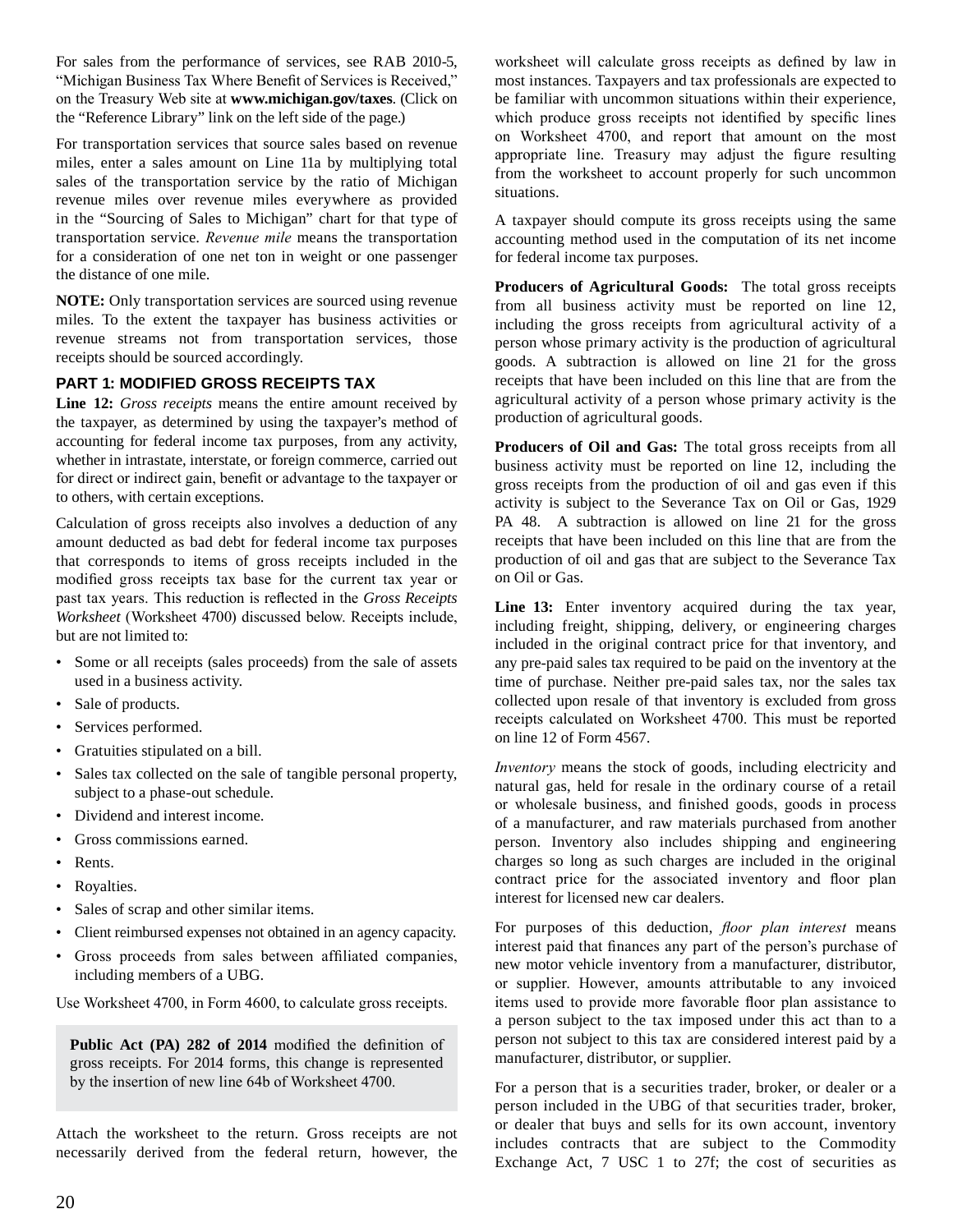defined under IRC  $\S$  475(c)(2); and for a securities trader, the cost of commodities as defined under IRC  $\S$  475(e)(2); and for a broker or dealer, the cost of commodities as defined under IRC  $§$  475(e)(2)(b), (c), and (d), excluding interest expense other than interest expense related to repurchase agreements. As used in this provision:

- *Broker* and *dealer* mean those terms as defined under section  $78c(a)(4)$  and  $(a)(5)$  of the Securities Exchange Act of 1934, 15 USC 78c.
- *Securities trader* means a person that engages in the trade or business of purchasing and selling investments and trading assets.

Inventory does not include any of the following:

- Personal property under lease or principally intended for lease rather than sale.
- Property allowed a deduction or allowance for depreciation or depletion under the IRC.
- Labor costs.

**Line 14:** Enter assets purchased from other firms, including the costs of fabrication and installation, acquired during the tax year of a type that are, or under the IRC will become, eligible for depreciation, amortization, or accelerated capital cost recovery for federal income tax purposes.

**Line 15:** To the extent not included in inventory or depreciable property, enter materials and supplies, including repair parts and fuel.

*Materials and supplies* means tangible personal property acquired during the tax year to be used or consumed in, and directly connected to, the production or management of the taxpayer's inventory or the operation or maintenance of depreciable assets owned by the taxpayer. Materials and supplies includes repair parts and fuel. Fuel means materials used and consumed to produce heat or power by burning. Fuel does not include electricity.

For example, a physician's or dentist's purchase of sterilizing solution during the tax year that is used to sterilize examination equipment, such as an X-ray machine, may be considered materials and supplies under MCL 208.1113(6)(c).

Line 16: A staffing company may deduct compensation of personnel supplied to its clients, including wages, benefits, workers' compensation costs, and all payroll taxes paid for personnel provided to the clients of staffing companies as defined under MBT. *Staffing company* means a taxpayer whose business activities are included in Industry Group 736 under the Standard Industrial Classification (SIC) Code as compiled by the United States Department of Labor.

Payments to a staffing company by a client do not constitute purchases from other firms.

**Line 17:** For taxpayers that fall under SIC major groups 15 (Building Construction General Contractors and Operative Builders), 16 (Heavy Construction Other Than Building Construction Contractors), and 17 (Construction Special Trade Contractors) and do not claim the Small Business Alternative Credit (SBAC) under MCL 208.1417, the following payments are considered purchases from other firms:

- Payments to subcontractors for a construction project under a contract specific to that project, and
- To the extent not deducted as inventory and materials and supplies, payments for materials deducted as purchases in determining the cost of goods sold for the purpose of calculating total income on the taxpayer's federal income tax return.

**UBGs:** This subtraction is only available to a member of the UBG if the group does not claim the SBAC for the tax year. However, for purposes of the SIC code requirement, it is sufficient that the UBG member that made the payments listed above be included in SIC codes 15, 16, or 17. Therefore, the relevant SIC code is entered in the member's page of Form 4580 (Part 2A, Line 22), and the SIC code field on Form 4567 should be left blank by a UBG.

Persons included in SIC codes 15, 16, and 17 include general contractors (of residential buildings including single-family homes; industrial, commercial, and institutional buildings; bridges, roads, and infrastructure, etc.); operative builders; and trade contractors (such as electricians, plumbers, painters, masons, etc.). See **http://www.osha.gov/pls/imis/sic\_manual.html** for a more complete list.

A *subcontractor* is an Individual or entity that enters into a contract and assumes some or all of the obligations of a person included in SIC codes 15, 16, and 17 as set forth in the primary contract specific to a project. Thus, payments made to an independent contractor to provide general labor services to the contractor not specific to a particular contract do not constitute purchases from other firms. However, payments made to a subcontractor for services and materials provided under a contract specific to a particular construction project (such as the construction of commercial property on Main Street) do constitute purchases from other firms. There is no limitation or condition that the subcontractors to whom such payments are made be licensed.

The taxpayer bears the burden to prove it is entitled to a deduction in computing its tax liability. It is presumed that good business practice would include documentation such as a written contract that would support a deduction from gross receipts for payments to subcontractors as purchases from other firms. The supporting information for payments to a subcontractor could be incorporated into the contract for the specific project or memorialized in a separate contract with a subcontractor specifying the project to which the costs pertain.

**Line 18:** Enter film rental or royalty payments paid by a theater owner to a film distributor, a film producer, or a film distributor and producer.

Line 19: Enter any deduction available to a Qualified Affordable Housing Project.

Public Act (PA) 168 of 2008 provides for a deduction from the modified gross receipts and apportioned business income tax bases for a Qualified Affordable Housing Project.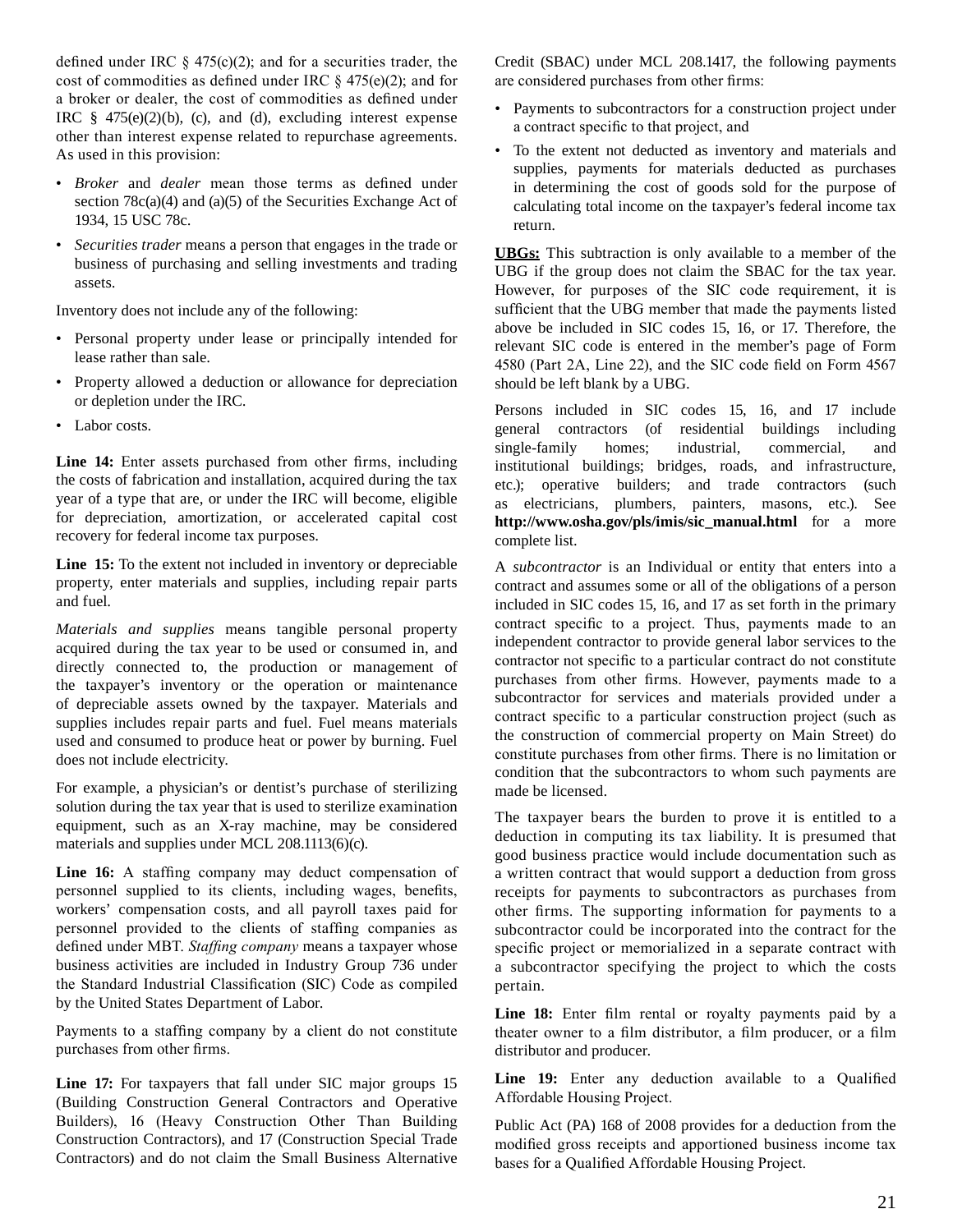*Qualified Affordable Housing Project* means a person that is organized, qualified, and operated as a limited dividend housing association that has a limitation on the amount of dividends or other distributions that may be distributed to its owners in any given year and has received funding, subsidies, grants, operating support, or construction or permanent funding through one or more public sources.

A *limited dividend housing association* is organized and qualified pursuant to Chapter 7 of the State Housing Development Authority Act (MCL 125.1491 et seq).

If these criteria are satisfied, a Qualified Affordable Housing Project may deduct its gross receipts attributable to the residential rental units in Michigan it owns multiplied by a fraction, the numerator of which is the number of rent restricted units in Michigan owned by that Qualified Affordable Housing Project and the denominator of which is the number of all residential rental units in Michigan owned by the project. This deduction is reduced by the amount of limited dividends or other distributions made to the owners of the project. Amounts received by the management, construction, or development company for completion and operation of the project and rental units do not constitute gross receipts for purposes of the deduction.

MCL 208.1201(8) governs the termination of this deduction.

**UBGs:** Leave lines 19a through 19f blank and carry the amount from Form 4580, Part 2B, line 24g, column C, to Form 4567, line 19g.

Line 20: Enter payments made by taxpayers licensed under Article 25 (Real Estate Brokers and Salespersons) or Article 26 (Real Estate Appraisers) of the Occupational Code [MCL 339.2501 to 339.2518 and 339.2601 to 339.2637] to independent contractors licensed under Articles 25 or 26.

**Line 21:** There are three items that qualify for entry on this line. If more than one type applies, enter the combined total as a single amount.

A) For a person classified under the 2002 North American Industrial Classification System (NAICS) Number 484, as compiled by the United States Office of Management and Budget, that does not qualify for a credit under Section 417, enter the payment, made on or after July 12, 2011, to subcontractors to transport freight by motor vehicle under a contract specific to that freight to be transported by motor vehicle. Attach a letter to explain the activity that qualifies for this subtraction and the date of the payment. Include your NAICS code.

B) Enter on this line the gross receipts included on line 12, which result from the agricultural activity of a person whose primary activity (i.e., more than 50 percent of gross receipts) is the production of agricultural goods.

C) Enter on this line the gross receipts included on line 12 which result from the production of oil and gas if that production of oil and gas is subject to the Severance Tax on Oil or Gas, 1929 PA 48.

**Line 26:** Enter the amount of MBT Modified Gross Receipts Tax collected in the tax year.

Section 203(5) of the MBT Act permits new motor vehicle dealers licensed under the Michigan Vehicle Code, PA 300 of 1949, MCL 257.1 to 257.923, and dealers of new or used personal watercraft to collect the Modified Gross Receipts Tax in addition to the sales price. The act states the "amount remitted to the Department for the [Modified Gross Receipts Tax] ... shall not be less than the stated and collected amount." Therefore, the entire amount of Modified Gross Receipts Tax stated and collected by new motor vehicle dealers and new or used personal watercraft dealers must be remitted to Treasury. There should be no instance where a dealer would be collecting amounts of Modified Gross Receipts Tax from customers in excess of the amount of taxes remitted to Treasury. Taxpayers who elect to separately collect the Modified Gross Receipts Tax, in addition to sales price, under MCL 208.1203(5) may file and remit the tax as estimated payments with their quarterly or monthly *Combined Return for Michigan Taxes* (Form 160) or their *MBT Quarterly Return* (Form 4548).

**NOTE:** Only new motor vehicle dealers and dealers of new or used personal watercraft are permitted to separately itemize and collect a tax imposed under the MBT Act from customers in addition to sales price, and that authority is limited to only the Modified Gross Receipts Tax imposed and levied under Section 203 of the MBT Act. The statute does not authorize separate itemizing and collection of the Business Income Tax or surcharge by any taxpayer.

**UBGs:** Add the combined total after eliminations from Form 4580, Part 2B, line 29, column C, to the number on Form 4567, line 25, and enter the sum on line 26.

**NOTE:** For a UBG in which no member charged MGR (Modified Gross Receipts) tax as an invoice item, line 26 should match line 25. For a UBG in which one or more members charged MGR tax as an invoice item and overcharged (on a member-by-member basis) for the year, line 26 will be larger than line 25 by the combined amount of the members' pro forma overcharges.

# **PART 2: BUSINESS INCOME TAX**

If business activity is protected under Public Law (PL) 86-272, complete and include the *MBT Schedule of Business Activity Protected Under Public Law 86-272* (Form 4586). Leave lines 28 through 50 blank.

**UBGs:** If business activity of a UBG member is protected under PL 86-272, that member must claim protection by filing Form 4586 (if that member is the DM) or Form 4581 (if a nondesignated member). Report only the activities of the member named on that form. If all members of the UBG are claiming PL 86-272 protection, then the UBG will leave lines 28 through 50 blank. So long as one member of a UBG has nexus with Michigan and exceeds the protections of PL 86-272, all members of the UBG — including members protected under PL 86-272 — must be included when calculating the UBG's Business Income Tax base and apportionment formula. PL 86- 272 will only remove business income from the apportionable Business Income Tax base when all members of the UBG are protected under PL 86-272.

**Line 28:** *Business income* means that part of federal taxable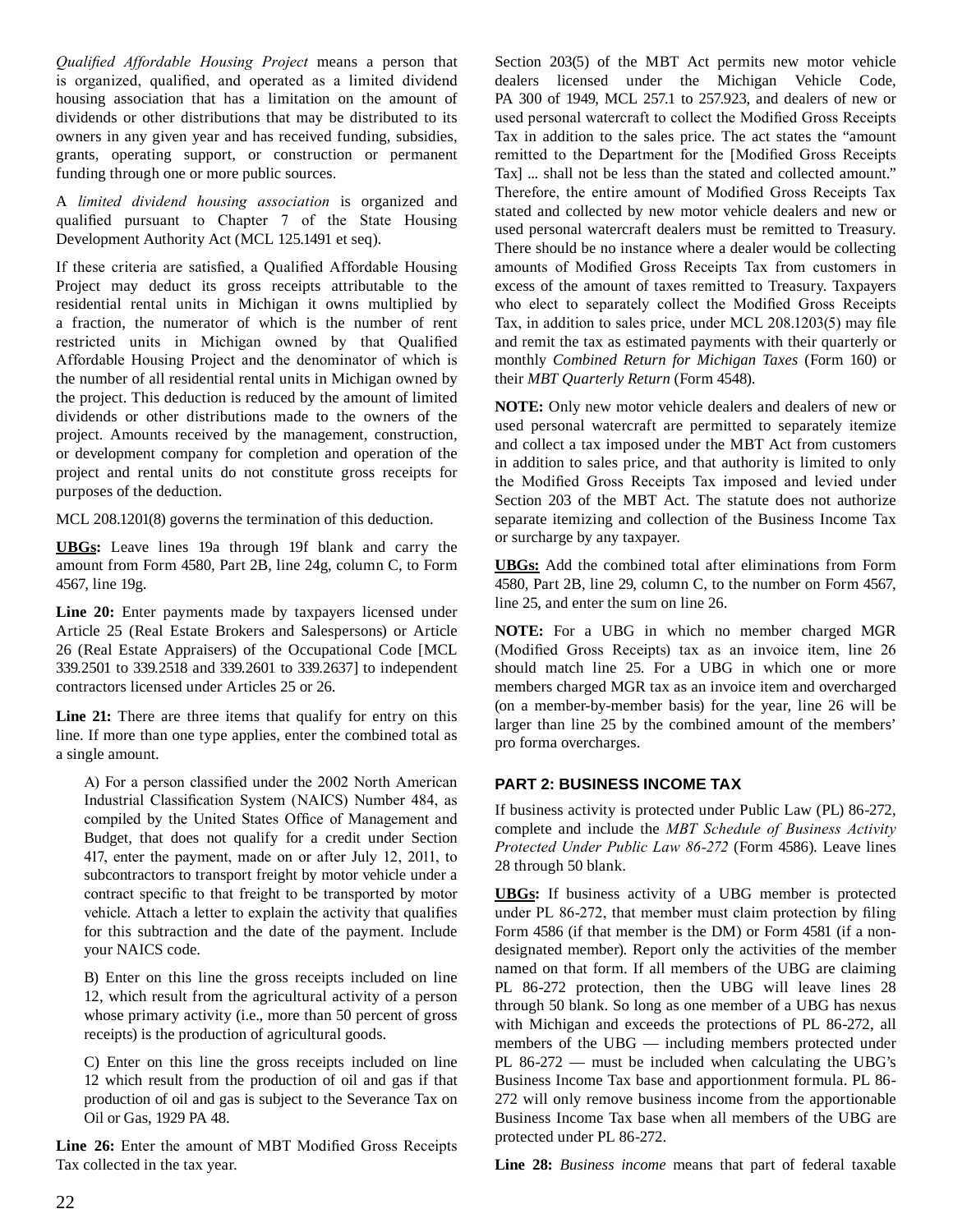income derived from business activity. For MBT purposes, *federal taxable income* means taxable income as defined by IRC § 63, except that federal taxable income shall be calculated as if IRC § 168(k) [as applied to qualified property placed in service after December 31, 2007] and IRC § 199 were not in effect. For a Partnership or S Corporation (or LLC federally taxed as such), business income includes payments and items of income and expense that are attributable to business activity of the Partnership or S Corporation and separately reported to the partners or shareholders.

Use the *Business Income Worksheet* (Worksheet 4746), in Form 4600, to calculate business income. Attach the worksheet to the return. The worksheet will calculate business income as defined by law in most instances. Taxpayers and tax professionals are expected to be familiar with uncommon situations within their experience, which produce business income not identified by specific lines on the worksheet, and report that amount on the most appropriate line. Treasury may adjust the figure resulting from Worksheet 4746 to account properly for such uncommon situations.

For an organization that is a mutual or cooperative electric company exempt under IRC  $\S$  501(c)(12), business income equals the organization's excess or deficiency of revenues over expenses as reported to the federal government by those organizations exempt from the federal income tax under the IRC, less capital credits paid to members of that organization, less income attributed to equity in another organization's net income, and less income resulting from a charge approved by a state or federal regulatory agency that is restricted for a specified purpose and refundable if it is not used for the specified purpose.

For a tax-exempt person, *business income* means only that part of federal taxable income (as defined for MBT purposes) derived from unrelated business activity.

For an Individual or an Estate, or for a Partnership or Trust organized for estate or gift planning purposes, business income is that part of federal taxable income (as defined for MBT purposes) derived from transactions, activities, and sources in the regular course of the person's trade or business, including the following:

- All income from tangible and intangible property if the acquisition, rental, lease, management, or disposition of the property constitutes integral parts of the person's regular trade or business operations.
- Gains or losses incurred in the taxpayer's trade or business from stock and securities of any foreign or domestic corporation and dividend and interest income.
- Income derived from isolated sales, leases, assignments, licenses, divisions, or other infrequently occurring dispositions, transfers, or transactions involving tangible, intangible, or real property if the property is or was used in the person's trade or business operation.
- Income derived from the sale of an interest in a business that constitutes an integral part of the person;'s regular trade or business.
- Income derived from the lease or rental of real property

**NOTE:** Personal investment income, gains from the sale of property held for personal use and enjoyment, or other assets not used in a trade or business, and any other income not specifically derived from a trade or business that is earned, received, or otherwise acquired by an Individual, an Estate, or a Trust or Partnership organized or established for estate or gift planning purposes, a person organized exclusively to conduct investment activity solely for a third party individual or a person related to that individual, or a common trust established under the Collective Investment Funds Act of 2941, is not included in the Business Income Tax base. This exclusion only applies to the specific types of taxpayers identified above. Investment income and any other types of income earned or received by all other types of persons or taxpayers not specifically referenced must be included in the business income of the taxpayer.

## **Additions to Income**

*Additions* are generally required to the extent deducted in arriving at federal taxable income. (Business income, line 28.)

**Line 29:** Enter any interest income and dividends from bonds and similar obligations or securities of states other than Michigan and their political subdivisions in the same amount that was excluded from federal taxable income (as defined for MBT purposes). Reduce this addition by any expenses related to the foregoing income that were disallowed on the federal return by IRC § 265 or 291.

**Line 30:** Enter all taxes on, or measured by, net income including city and state taxes, Foreign Income Tax, and Federal Environmental Tax claimed as a deduction on the federal return.

**Line 31:** Enter the Michigan Business Tax, including surcharge, claimed as a deduction on the federal return.

**Line 32:** Enter any net operating loss carryback or carryover that was deducted in arriving at federal taxable income (as defined for MBT purposes) reported on line 28. Enter this amount as a positive number.

**Line 33:** Enter any losses included in federal taxable income (as defined for MBT purposes) that are attributable to other entities that have made a valid election to file under the MBT and have filed under the MBT. If there is only one such entity to report, enter its FEIN or TR number in the field on this form. If there is more than one such entity to report, enter on the form the FEIN or TR number of one of the entities and attach a list of the account numbers of all. On the list include a breakdown of the amount of this loss add-back that is attributable to each entity. In any case, the amount on line 33 should be the total of all losses, not just the loss of the one entity identified on the form.

**UBGs:** It is not necessary to attach a list of entities in connection with this line item because all entities for which a loss add-back is being reported have been identified on the corresponding line of Form 4580, or a similar list required as an attachment to Form 4580.

**Line 34:** Enter any royalty, interest, or other expense paid to a person related to the taxpayer by ownership or control for the use of an intangible asset if the person is not included in the taxpayer's UBG. Royalty, interest, or other expense described here is not required to be included if the taxpayer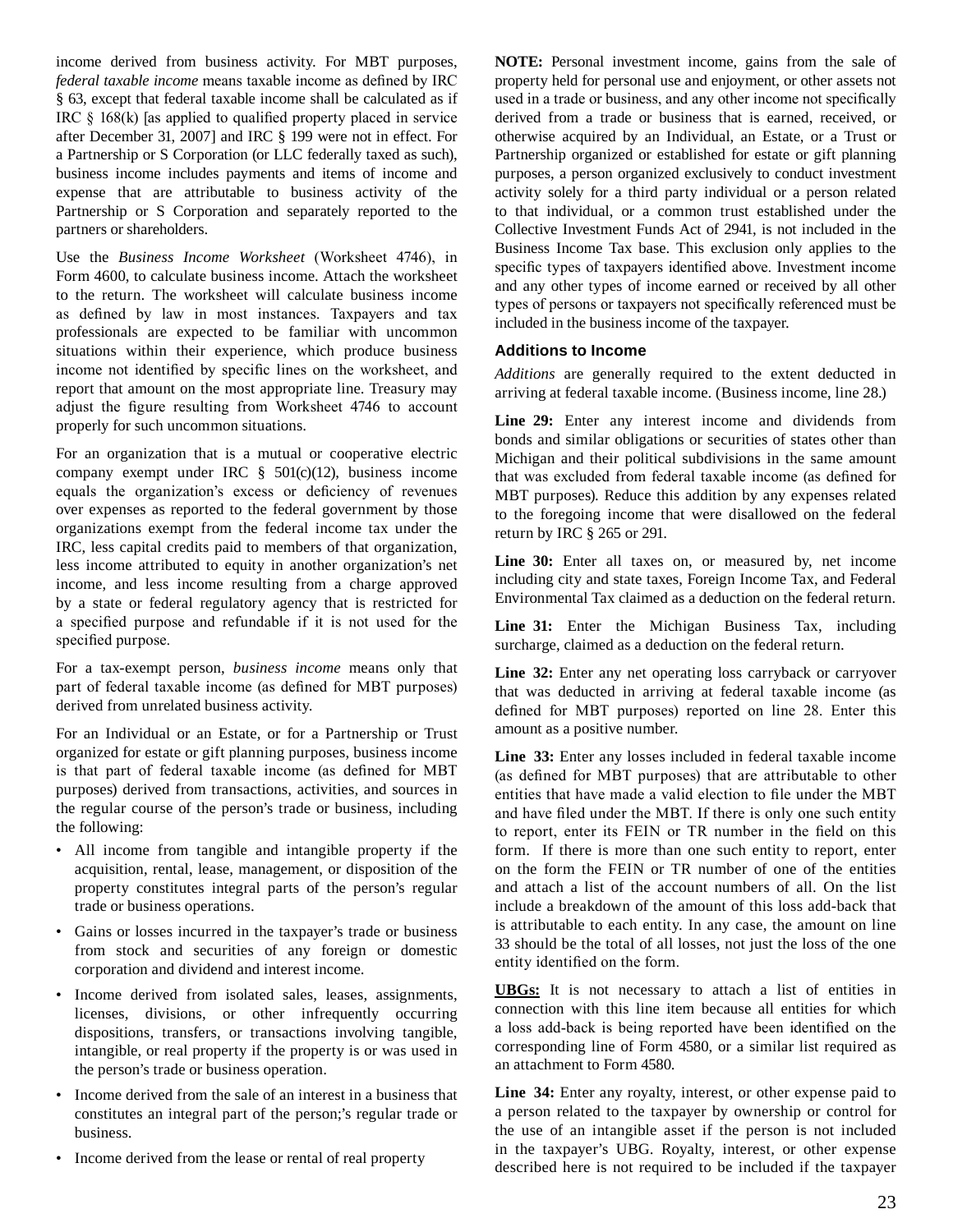can demonstrate that the transaction has a nontax business purpose other than avoidance of this tax, is conducted with arm's-length pricing and rates and terms as applied in accordance with IRC § 482 and 1274(d), and satisfies one of the following:

- Is a pass-through of another transaction between a third party and the related person with comparable rates and terms.
- Results in double taxation. For this purpose, double taxation exists if the transaction is subject to tax in another jurisdiction.
- Is unreasonable as determined by Treasury, and the taxpayer agrees that the addition would be unreasonable based on the taxpayer's facts and circumstances.
- The related person (recipient of the transaction) is organized under the laws of a foreign nation which has in force a comprehensive income tax treaty with the United States.

**Line 35:** There currently are no additions required that are recorded on this line. Leave this line blank.

## **Subtractions from Income**

*Subtractions* are generally available to the extent included in arriving at federal taxable income (Business Income, line 28).

**Line 38:** Enter any dividends and royalties received from persons other than United States persons and foreign operating entities, including, but not limited to, amounts determined under IRC § 78 or IRC § 951 to 964.

**Line 39:** Enter any income included in federal taxable income (as defined for MBT purposes) that are attributable to other entities that have made a valid election to file under the MBT and have filed under the MBT. If there is only one such entity to report, enter its FEIN or TR number in the field on this form. If there is more than one such entity to report, enter on the form the FEIN or TR number of one of the entities and attach a list of the account numbers of all. On the list include a breakdown of the amount of this income subtraction that is attributable to each entity. In any case, the amount on line 39 should be the total of all income, not just the income of the one entity identified on the form.

**UBGs:** It is not necessary to attach a list of entities in connection with this line item because all entities for which an income subtraction is being reported have been identified on the corresponding line of Form 4580, or a similar list required as an attachment to Form 4580.

**Line 40:** To the extent included in federal taxable income (as defined for MBT purposes), deduct interest income derived from United States obligations.

**Line 41:** To the extent included in federal taxable income (as defined for MBT purposes), deduct any earnings that are net earnings from self-employment as defined under IRC § 1402 of the taxpayer, or a partner or LLC member of the taxpayer. The amount deducted shall be the amount properly reported on a schedule K-1-form 1065 as self-employment earnings for federal income tax purposes for the tax year.

**Line 42:** There are two items that qualify for entry on this

line. If both types apply, enter the combined total as a single amount.

A) For tax years that begin after December 31, 2009, to the extent included in federal taxable income, deduct the amount of a charitable contribution made to the Advance Tuition Payment fund created under section 9 of the Michigan Education Trust Act, PA 316 of 1986, MCL 390.1429. This is deductible only to the extent that contribution was **NOT** federally deductible.

B) On a fiscal 2014-15 tax return, enter the Book-Tax deduction to the extent available. The deduction is only available to a taxpayer that reported a Book-Tax amount on Form 4593 with an original 2008 MBT annual return. This deduction is not available on a return for a tax year ending in 2014.

The Book-Tax deduction is calculated as follows:

1) Total of amount reported on Column C of Form 4593 with the original 2008 MBT annual return. (For **UBGs**, compute the sum of the amounts reported by all current members of the group who filed Form 4593.)

2) Calculate the amount needed to offset the net deferred tax liability of the taxpayer which results from the imposition of the business income tax, at a rate of 4.95%, and the modified gross receipts tax, at a rate of 0.8%, calculated for the first fiscal period ending after July 12, 2007.

3) Take the lesser of the result of (1) or (2).

4) For a fiscal 2014-15 tax return, report on this line 4% of the result of step (3). The remaining 96% of the amount from step (3) will be deductible in future years.

A taxpayer claiming the Book-Tax deduction must maintain records and work papers necessary to support the calculation and journal entry identified for the same length of time that the deduction is available, and to support a potential audit of the taxpayer's business by the Michigan Department of Treasury.

**Line 45:** If line 45 is negative, enter as a negative number. A loss on line 45 will create (or increase) the MBT business loss carryforward for the next year.

**Line 46:** Deduct any available MBT business loss incurred after December 31, 2007. Enter as a positive number.

*Business loss* means a negative business income tax base, after apportionment, if applicable.

Only an MBT business loss may be used and only from prior consecutive years when the taxpayer was an MBT taxpayer.

**NOTE:** MBT business loss carryforward is not the same as the federal net operating loss carryforward or carryback. It also is not the same as the Single Business Tax business loss carryforward, which was partially allowed against the Modified Gross Receipts tax base only for tax years ending in 2008. It is also not the same as a Corporate Income Tax business loss carryforward. Neither a SBT business loss carryforward nor a CIT business loss carryforward may be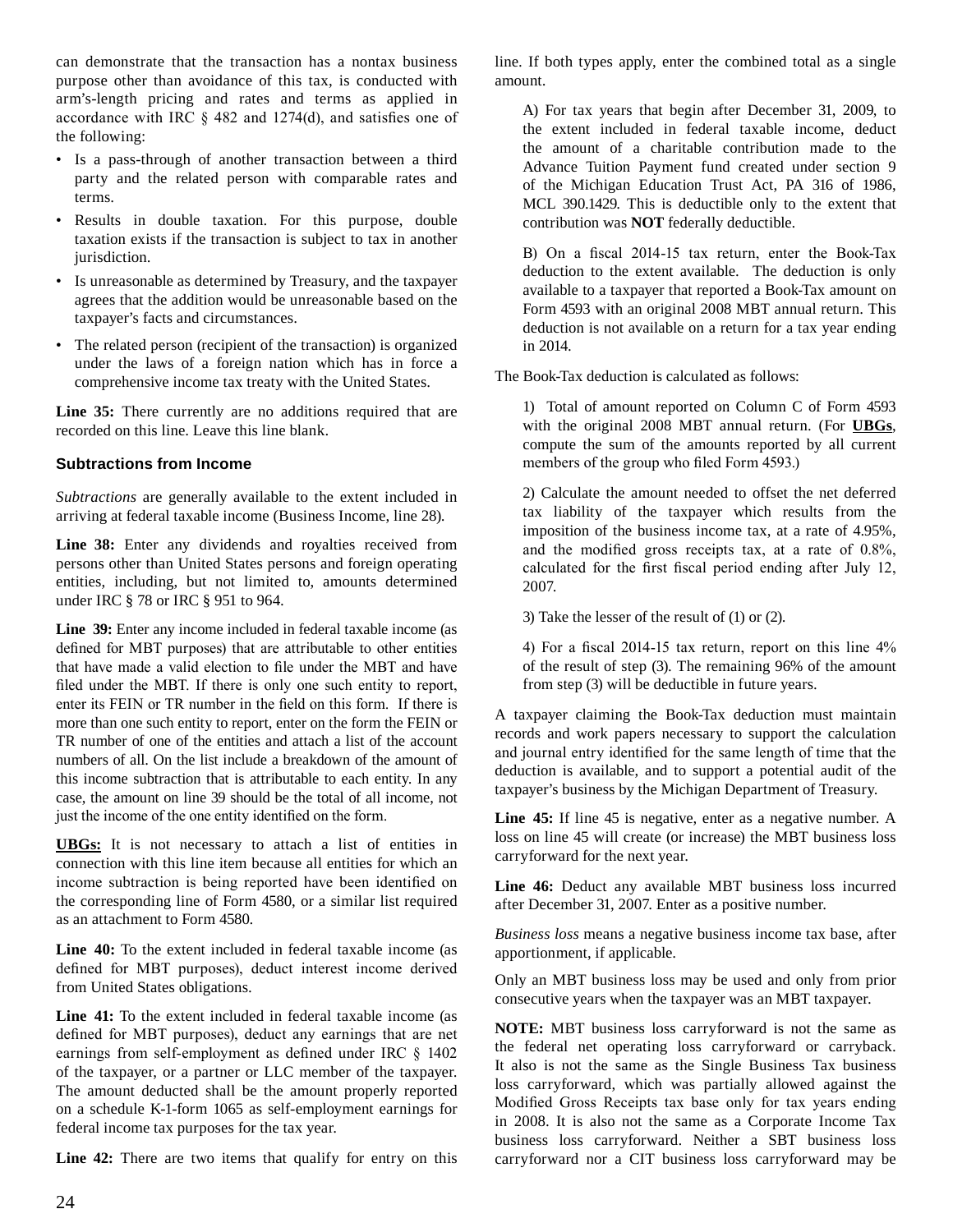entered on this line or applied against the MBT tax base. A taxpayer that acquires the assets of another corporation in a transaction described under section 381(a)(1) or (2) of the IRC may deduct any MBT business loss carryforward attributable to that distributor or transfer or corporation.

Line 47: Subtract line 46 from line 45. Any negative amount on line 47 is an MBT business loss which may be carried forward to the next filing period, except to the extent that all or some portion of this business loss has exceeded its usable life of ten tax years.

**NOTE:** Any business loss created on this return may only be applied against a subsequent MBT business income tax base. This business loss may not be applied against a subsequent Corporate Income Tax tax base.

**Line 48:** If line 47 is positive, enter the Qualified Affordable Housing Deduction, if applicable.

**NOTE:** If claiming both the seller's and the QAHP deductions, complete the QAHP deduction calculation on lines 48a through 48h, and add to the total at line 48i the amount from Form 4579, line 5.

PA 168 of 2008 provides for a deduction from the apportioned Business Income Tax base to a Qualified Affordable Housing Project and a seller of residential rental units to a Qualified Affordable Housing Project. Qualified Affordable Housing Project is defined under instructions for line 19.

The seller may take a deduction from its apportioned Business Income Tax base equal to the gain from the sale of the residential rental units to the Qualified Affordable Housing Project, as calculated on the MBT Qualified Affordable Housing Seller's Deduction (Form 4579). Enter the amount from Form 4579, line 5. (All MBT forms, including Form 4579, are available online at **www.michigan.gov/mbt**.)

The Qualified Affordable Housing Project may deduct from its apportioned Business Income Tax base an amount equal to the product of the taxable income attributable to residential rental units in Michigan it owns multiplied by a fraction, the numerator of which is the number of rent restricted units in Michigan owned by that Qualified Affordable Housing Project and the denominator of which is the number of all residential rental units in Michigan owned by the project. MCL 208.1201(8) governs the termination of this deduction.

In general, taxable income attributable to residential rental units is gross rental receipts attributable to residential rental units in Michigan (purchased pursuant to an operation agreement) less rental expenses attributable to residential rental units in Michigan, including, but not limited to, repairs, interest, insurance, maintenance, utilities, and depreciation.

Specifically, Partnerships may use a Rental Real Estate Income and Expenses of a Partnership or an S Corporation (U.S. Form 8825) to determine its taxable income attributable to residential rental units in Michigan. To the extent that the Qualified Affordable Housing Project is taxed as something other than a Partnership or S Corporation, the Qualified Affordable Housing Project may use the Supplemental Income and Loss (U.S. Form 1040, Schedule E) or the relevant portions of the U.S. Corporation Income Tax Return (U.S. Form 1120), as appropriate. If the Qualified Affordable Housing Project is a Corporation, the expenses permitted should be limited to those also listed on the Low-Income Housing Credit Agencies Report of Noncompliance or Building Disposition (U.S. Form 8823) and U.S. Form 1040, Schedule E. Rental receipts and expenses must be calculated without regard to any gain or loss resulting from the disposition of rental property. Also, since Partnerships are subject to tax as a person under MBT, flow‑through amounts from other Partnerships are not considered.

Improvements that increase the value of the property or extend its life, such as replacing a roof or renovating a kitchen, are not deductible rental expenses. Any passive activity loss limitations applicable to the Qualified Affordable Housing Project's federal return also apply for purposes of MCL 208.1201(7).

The Qualified Affordable Housing Project's deduction is reduced by the amount of limited dividends or other distributions made to the owners of the project. Income received by the management, construction, or development company for completion and operation of the project and rental units does not constitute taxable income attributable to residential rental units.

**UBGs:** Leave lines 48a through 48h blank and carry the amount from Form 4580, Part 2B, line 45i, column C, to line 48i.

When the seller claims a deduction for the year of sale, the State will place a lien on the property equal to the amount of the seller's deduction. If the buyer fails to qualify as a Qualified Affordable Housing Project or fails to operate any of the residential rental units as rent restricted units in accordance with the operation agreement within 15 years after the date of purchase, the lien placed on the property for the amount of the seller's deduction becomes payable to the State. The lien is payable through a "recapture" to be added to the tax liability of the buyer in the year the recapture event occurs. The recapture is calculated on *MBT Schedule of Recapture of Certain Business Tax Credits and Deductions* (Form 4587), and is reduced proportionally for the number of years the buyer qualified for the deduction.

## **PART 3: TOTAL MICHIGAN BUSINESS TAX**

**Line 52:** In addition to the taxes imposed and levied under MBT, an annual surcharge is imposed and levied on each standard taxpayer equal to 21.99 percent of the taxpayer's tax liability.

The amount of the surcharge imposed and levied on any taxpayer may not exceed \$6,000,000 for any single tax year.

**Line 53: Important:** If apportioned or allocated gross receipts are less than \$350,000, enter a zero on this line. A return to report tax credit recapture is mandatory, however, even if a taxpayer is otherwise not required to file a return because it does not meet the filing threshold of \$350,000.

**Tax Years Less Than 12 Months:** If the reported tax year is less than 12 months, gross receipts, must be annualized. If annualized gross receipts do not exceed \$350,000, enter zero on this line.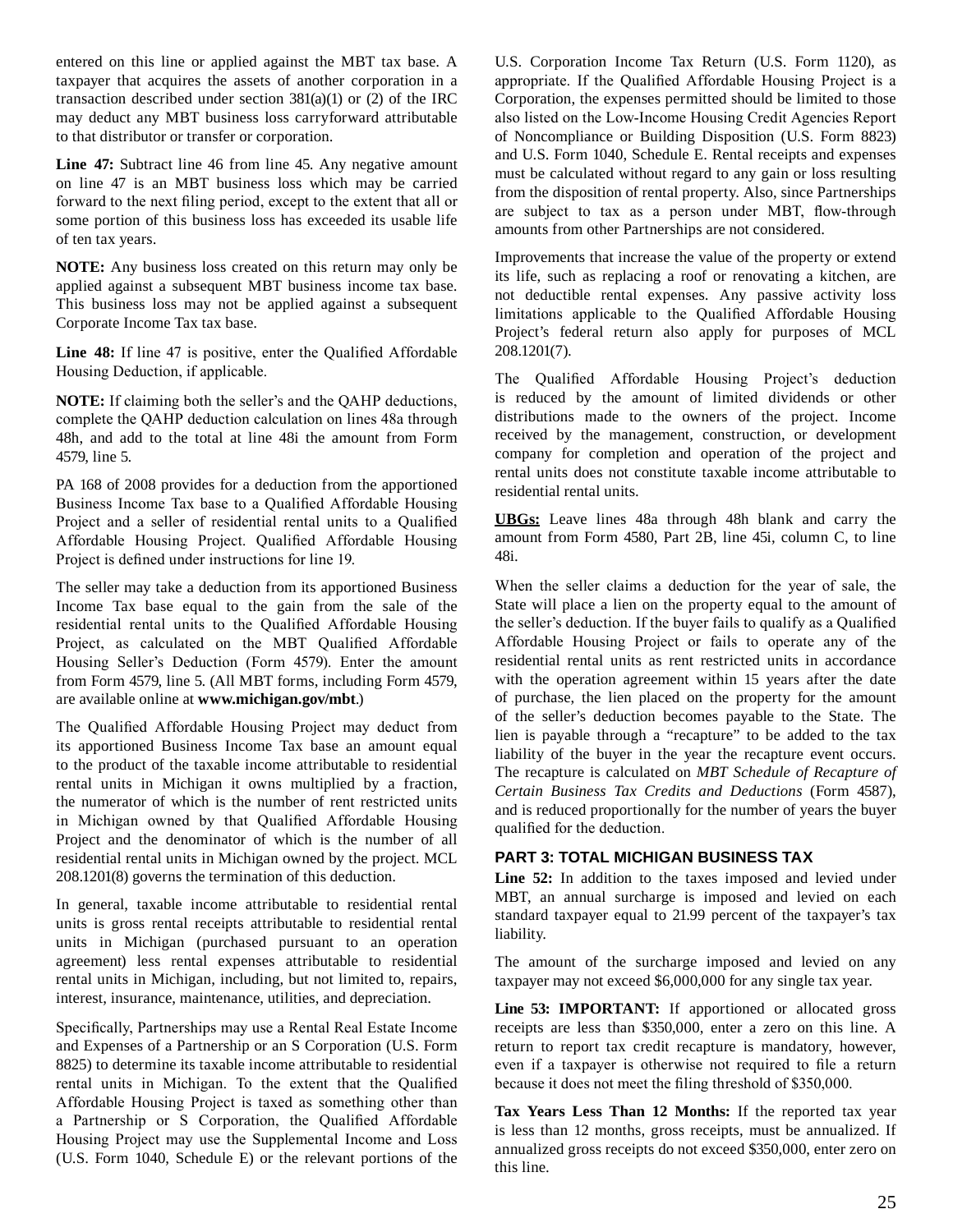# **Annualizing**

Multiply each applicable amount, total gross receipts, adjusted business income, and shareholder, officer, and partner income by 12 and divide the result by the number of months the business operated. Generally, a business is considered in business for one month if the business operated for more than half the days of the month. If the tax year is less than one month, consider the tax year to be one month for the purposes of the calculation.

**UBGs:** If apportioned or allocated gross receipts before intercompany eliminations (gross receipts from Form 4580, Part 2B, line 17, column A, multiplied by the apportionment percentage reported on Form 4567, line 11c) are less than \$350,000, enter a zero on this line. Group members reporting a period of less than 12 months with this group return must annualize their gross receipts figure on a member by member basis. Use each member's number of months reported in the group's tax year. Once all applicable members' gross receipts figures are annualized, add all members' figures to determine the group's annualized apportioned or allocated gross receipts.

**Line 58:** If the amount entered on Form 4946, line 39, is a positive number, enter that amount on this line. Only a positive amount may be entered on this line.

**NOTE:** Include a completed copy of Form 4946 with this return regardless of whether an amount is entered on Line 58.

## **PART 4: PAYMENTS, REFUNDABLE CREDITS, AND TAX DUE**

**Line 61:** Enter the total estimated taxes paid. Include all payments made on returns that apply to the current tax year. For example, calendar year filers include money paid with the combined returns for return periods January through December.

**Line 62:** Enter the total withholding payments made on your behalf by flow-through entities (FTEs). Include all withholding payments made on returns that apply to the tax year included in this return. Included on this line would be Flow-Through Withholding (FTW) payments made by flow-through entities whose tax years ended with or within the tax year included in this return. For example, consider an FTE partnership with a June 30 year end and a taxpayer that has a March 31 year end and is an owner of the FTE. The FTE will make quarterly FTW payments in April 2014 (for its quarter ending March 31) and July 2014 (for its quarter ending June 30), and will file an annual FTW reconciliation return (Form 4918) for its year ending June 30, 2014. Because the FTE's tax year ends within the taxpayer's 2014-15 fiscal year, all the FTW payments for that taxpayer are attributable to the taxpayer's 2014-15 fiscal year, regardless of the dates of the quarterly payments. Any flow-through entity that has withheld on behalf of the taxpayer should have provided the taxpayer with the amount for its records.

If an amount is entered on this line, complete the MBT Schedule of Flow-Through Withholding (Form 4966) to account for the Flow-Through Withholding payments received. The amount entered on this line must equal the sum of the combined amount from Form 4966, column E.

# **Amended Returns Only:**

**Line 66a:** Enter payment made with original return.

- **Line 66b:** Enter overpayment received (refund received plus credit forward created) on the original return.
- **Line 66c:** Add lines 65 and 66a and subtract line 66b from the sum.

**Line 68:** If penalty and interest are owed for not filing estimated returns or for underestimating tax, complete the *MBT Penalty and Interest Computation for Underpaid Estimated Tax* (Form 4582) to compute penalty and interest due. If a taxpayer chooses not to file this form, Treasury will compute penalty and interest and bill for payment.

**Line 69:** Enter the annual return penalty rate in line 69a. Add the overdue tax penalty in line 69b to the overdue tax interest in line 69c. Enter total in line 69d.

Refer to the "Computing Penalty and Interest" section in Form 4600 to determine the annual return penalty rate and use the following "Overdue Tax Penalty" and "Overdue Tax Interest" worksheets.

## **WORKSHEET – OVERDUE TAX PENALTY**

| <b>A.</b> Tax due from Form 4567, line 67 | 00 |
|-------------------------------------------|----|
| <b>B.</b> Late/extension or insufficient  |    |
|                                           |    |
|                                           | 00 |

Carry amount from line C to Form 4567, line 69b.

## **WORKSHEET – OVERDUE TAX INTEREST**

| <b>A.</b> Tax due from Form 4567, line 67      | 00            |
|------------------------------------------------|---------------|
| <b>B.</b> Applicable daily interest percentage | $\frac{0}{0}$ |
| <b>C.</b> Number of days return was past due   |               |
|                                                | $\frac{0}{0}$ |
|                                                | 00            |
|                                                |               |

Carry amount from line E to Form 4567, line 69c.

**Line 69c: NOTE:** If the late period spans more than one interest rate period, divide the late period into the number of days in each of the interest rate periods identified in the "Computing Penalty and Interest" section in Form 4600, and apply the calculations in the "Overdue Tax Interest" worksheet separately to each portion of the late period. Combine these interest subtotals and carry the total to line 66c.

## **PART 5: REFUND OR CREDIT FORWARD**

Line 71: If the amount of the overpayment, less any penalty and interest due on lines 68 and 69d is less than zero, enter the difference (as a positive number) on line 70. If the amount is greater than zero, enter on line 71.

**NOTE:** If an overpayment exists, a taxpayer must elect a refund of all or a portion of the amount and/or designate all or a portion of the overpayment to be used as an estimate for the next MBT tax year. Complete lines 72 and 73 as applicable.

**Line 72:** If the taxpayer anticipates an MBT liability in the filing period subsequent to this return, some or all of any overpayment from line 71 may be credited forward to the next